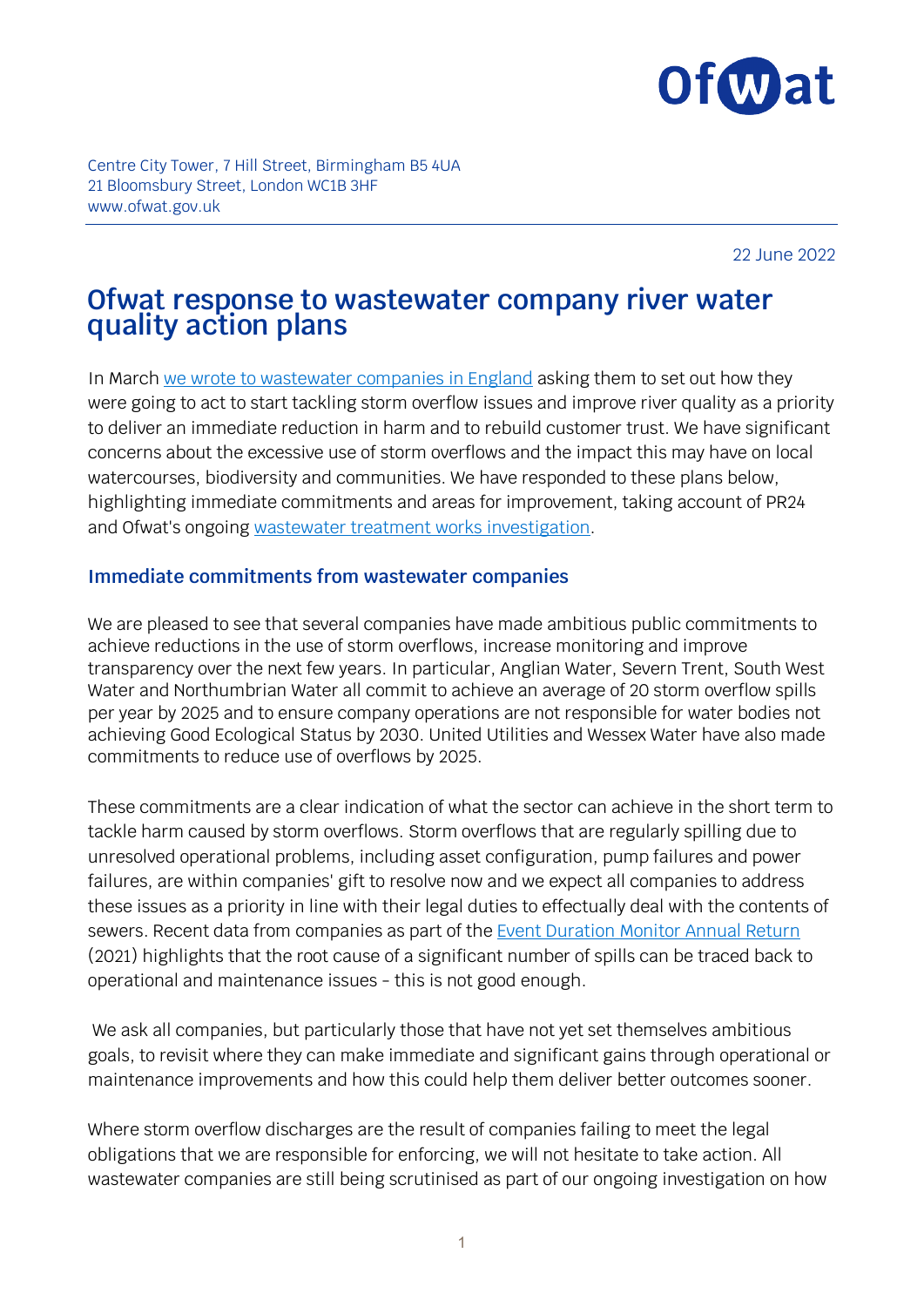they manage their sewage treatment works and we have opened five enforcement cases against specific companies.

We were also encouraged to see commitments from some companies to engage more transparently and proactively on their environmental performance with their customers and key stakeholders. This is an important opportunity for wastewater companies to demonstrate leadership, ensure there is much greater transparency and rebuild their relationships with their customers. We will be working closely with CCW as they monitor company actions, and we will support them to challenge companies to do more where they can.

## **Challenging companies through PR24**

We expect that the commitments made by leading companies will help to set performance benchmarks on storm overflows at PR24. Companies that fail to act now to reduce overflows may well face more challenging improvement targets at PR24. As part of PR24, we will consider how we can incentivise and enable companies to further reduce harm caused by overflows to achieve targets set by Defra in its Storm Overflow Discharge Reduction Plan, along with their new storm overflow duties introduced by the Environment Act 2021, once in force.

### **Broader action**

Looking ahead, a broad range of solutions will be needed to achieve the necessary reductions in harm caused by storm overflows, including addressing the volume of rainwater entering the system and the problems in the sewer system caused by unflushables.

As companies further develop and refine their plans, we must not lose sight of the opportunity to unlock wider environmental benefits. We would like to see companies take this opportunity to improve their ways of working, and look to innovate, work collaboratively and implement nature-based solutions where appropriate. Achieving this will not happen overnight so it is vital that Drainage and Wastewater Management Plans, WINEP and business plans developed for the price review are robust and enable companies to deliver wider environmental goals, and at the same time maximise the impact and value for customers, society and the environment.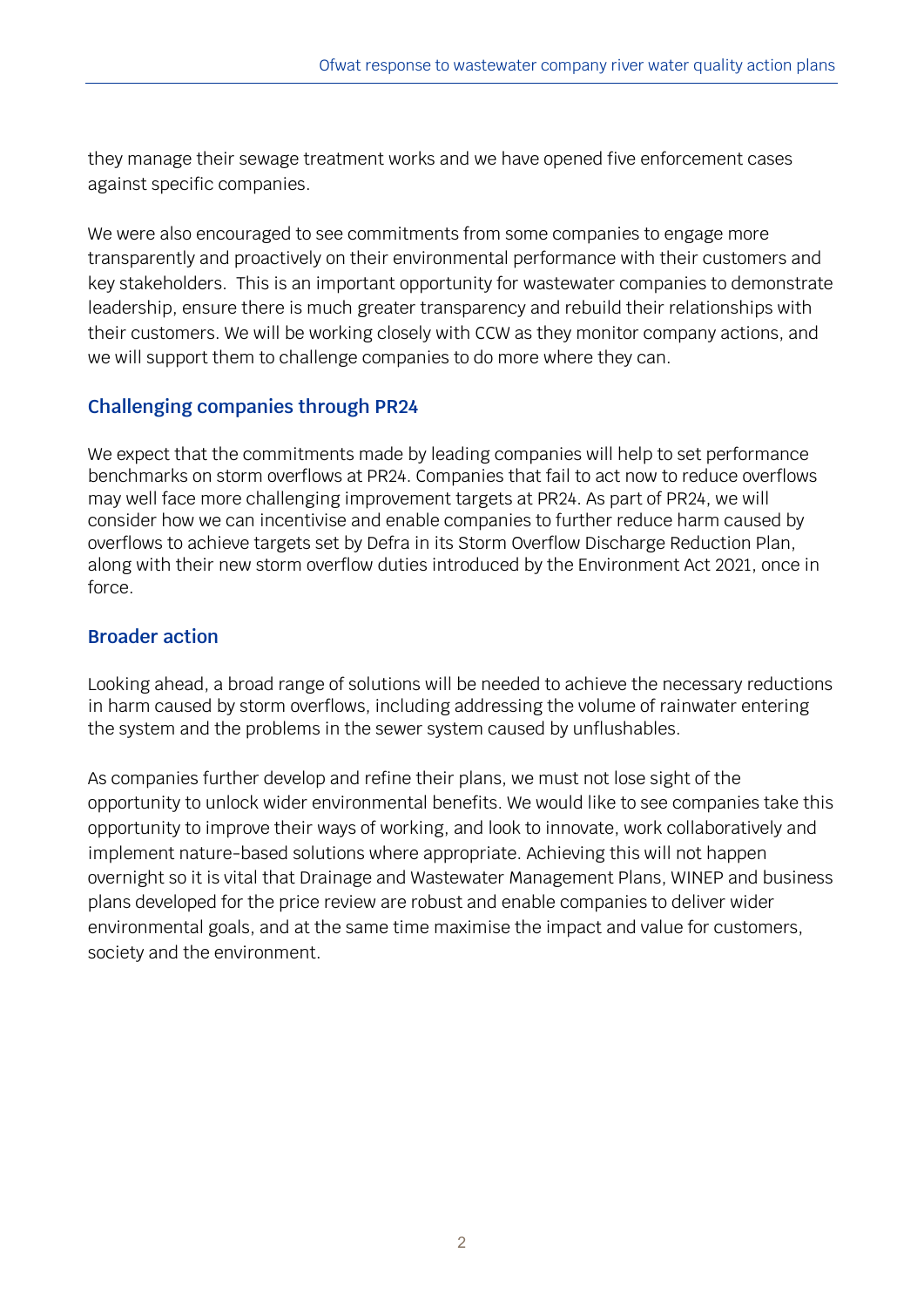| Appendix 1 - Wastewater company data and commitments |  |  |  |
|------------------------------------------------------|--|--|--|
|------------------------------------------------------|--|--|--|

|                                     | Storm overflow spills -<br>commitments for 2025      | <b>River water quality</b>                                                                                                                              | <b>Data transparency</b>                                    |
|-------------------------------------|------------------------------------------------------|---------------------------------------------------------------------------------------------------------------------------------------------------------|-------------------------------------------------------------|
| <b>Anglian Water</b>                | 20 spill average                                     | Ensure storm overflows and<br>sewage treatment works do<br>not harm rivers by 2030                                                                      |                                                             |
| <b>Hafren Dyfrdwy</b>               | None                                                 | Ensure storm overflows and<br>sewage treatment works do<br>not harm rivers (no<br>timeframe provided)                                                   |                                                             |
| <b>Northumbrian</b><br><b>Water</b> | 20 spill average                                     | Have plans in place to<br>eliminate all impediments to<br>rivers achieving good<br>ecological status caused by<br>operations (no timeframe<br>provided) | Near real-time data on all<br>storm overflows by 2023       |
| <b>Severn Trent</b><br><b>Water</b> | 20 spill average                                     | Ensure storm overflows and<br>sewage treatment works do<br>not harm rivers by 2030                                                                      |                                                             |
| <b>South West</b><br><b>Water</b>   | 20 spill average                                     | 1/3 reduction in impact on<br>rivers by 2025, and plan to<br>target zero harm by 2030                                                                   | Near real-time data on all<br>storm overflows by April 2023 |
| <b>Southern Water</b>               | None                                                 | 80% reduction in storm<br>overflow spills by 2030 (no<br>baseline provided)                                                                             |                                                             |
| <b>Thames Water</b>                 | None                                                 | 50% reduction in storm<br>overflow spills by 2030<br>against 2020 baseline                                                                              | Live sewage discharge<br>notifications by 2023              |
| <b>United Utilities</b>             | 1/3 reduction in spills against<br>2020 baseline*    | Aim to deliver a significant<br>reduction in impact caused<br>by storm overflows and<br>sewage treatment works by<br>2030                               | Near real-time data on all<br>storm overflows from 2023     |
| <b>Wessex Water</b>                 | 25% reduction in duration<br>against 2020 baseline** |                                                                                                                                                         | Near real-time data on all<br>storm overflows by 2024       |
| Dŵr Cymru                           | None                                                 | Help ensure 420km of rivers<br>in Wales<br>and Herefordshire are<br>improved to help achieve<br>'good ecological' status by<br>2025                     | Near real-time data on all<br>storm overflows by 2025       |
| <b>Yorkshire</b><br><b>Water</b>    | None                                                 |                                                                                                                                                         | Near real-time data on all<br>storm overflows by 2025       |

\*Ofwat analysis based on EDM data (2020) - 39 spill average

\*\*Ofwat analysis based on EDM data (2020) - 177,776 total duration of spill events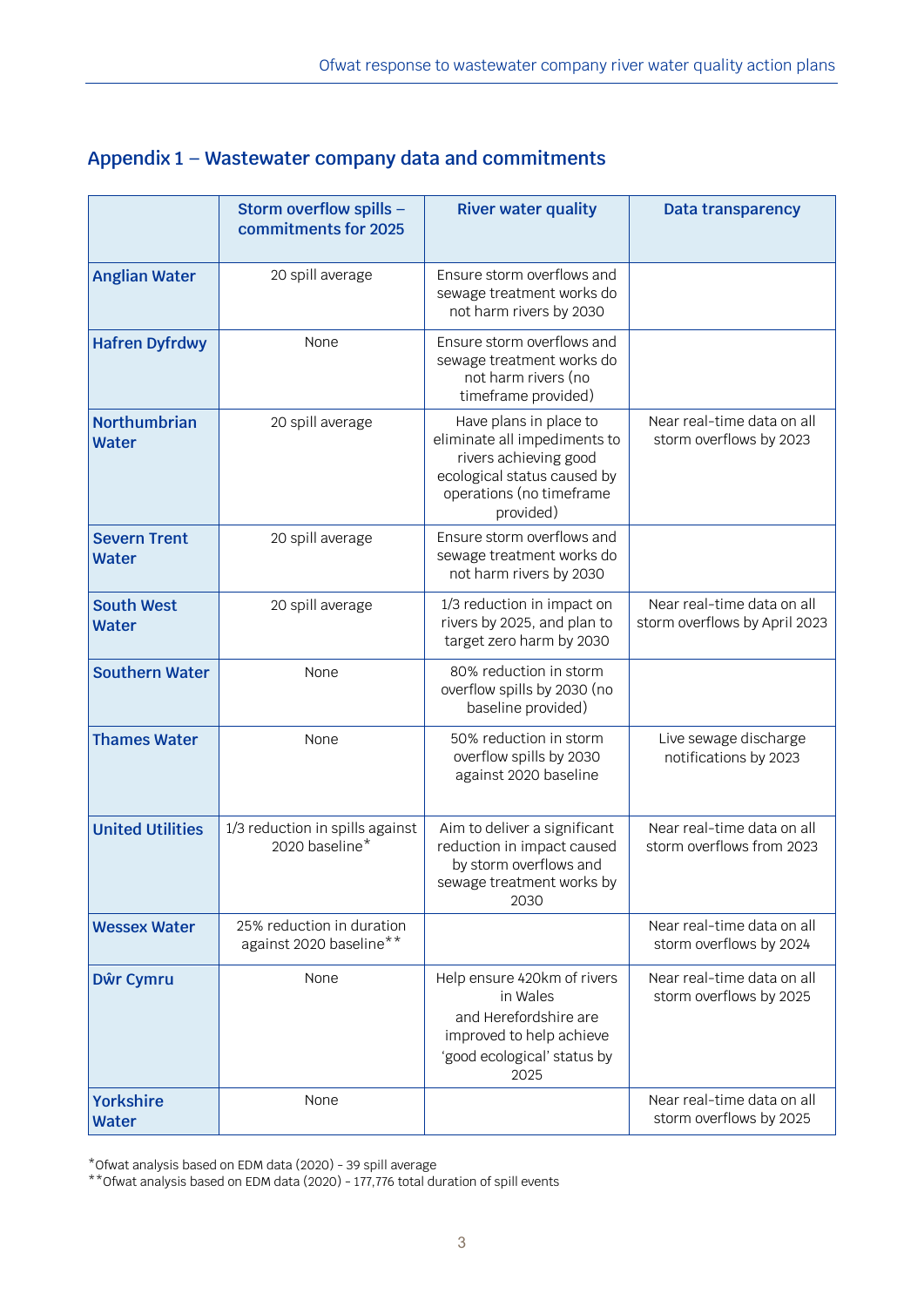|                                     | Average spills per storm<br>overflow in 2020* | <b>Total duration of spill</b><br>events in 2020 (hours) | <b>Average duration per spill</b><br>in 2020 (hours) |
|-------------------------------------|-----------------------------------------------|----------------------------------------------------------|------------------------------------------------------|
|                                     |                                               |                                                          |                                                      |
| <b>Anglian Water</b>                | 25                                            | 170,547                                                  | 10                                                   |
| <b>Hafren Dyfrdwy</b>               | 27                                            | 12,340                                                   | $10$                                                 |
| <b>Northumbrian</b><br><b>Water</b> | 22                                            | 178,299                                                  | 5                                                    |
| <b>Severn Trent</b><br><b>Water</b> | 27                                            | 558,699                                                  | 9                                                    |
| <b>South West</b><br><b>Water</b>   | 38                                            | 375,372                                                  | $\overline{9}$                                       |
| <b>Southern Water</b>               | 21                                            | 197,213                                                  | 10                                                   |
| <b>Thames Water</b>                 | 40                                            | 215,886                                                  | 12                                                   |
| <b>United Utilities</b>             | 59                                            | 726,450                                                  | 6                                                    |
| <b>Wessex Water</b>                 | 30                                            | 237,035                                                  | $\,8\,$                                              |
| Dŵr Cymru                           | 34 (in England)                               | 21,300 (in England)                                      | 5 (in England)                                       |

## **Appendix 2 – [Environment Agency data](https://environment.data.gov.uk/dataset/21e15f12-0df8-4bfc-b763-45226c16a8ac) alongside data from [Hafren Dyfrdwy](https://www.hdcymru.co.uk/regulatory-library/regulatory-library/#event-duration-monitor-edm-data-2020)**